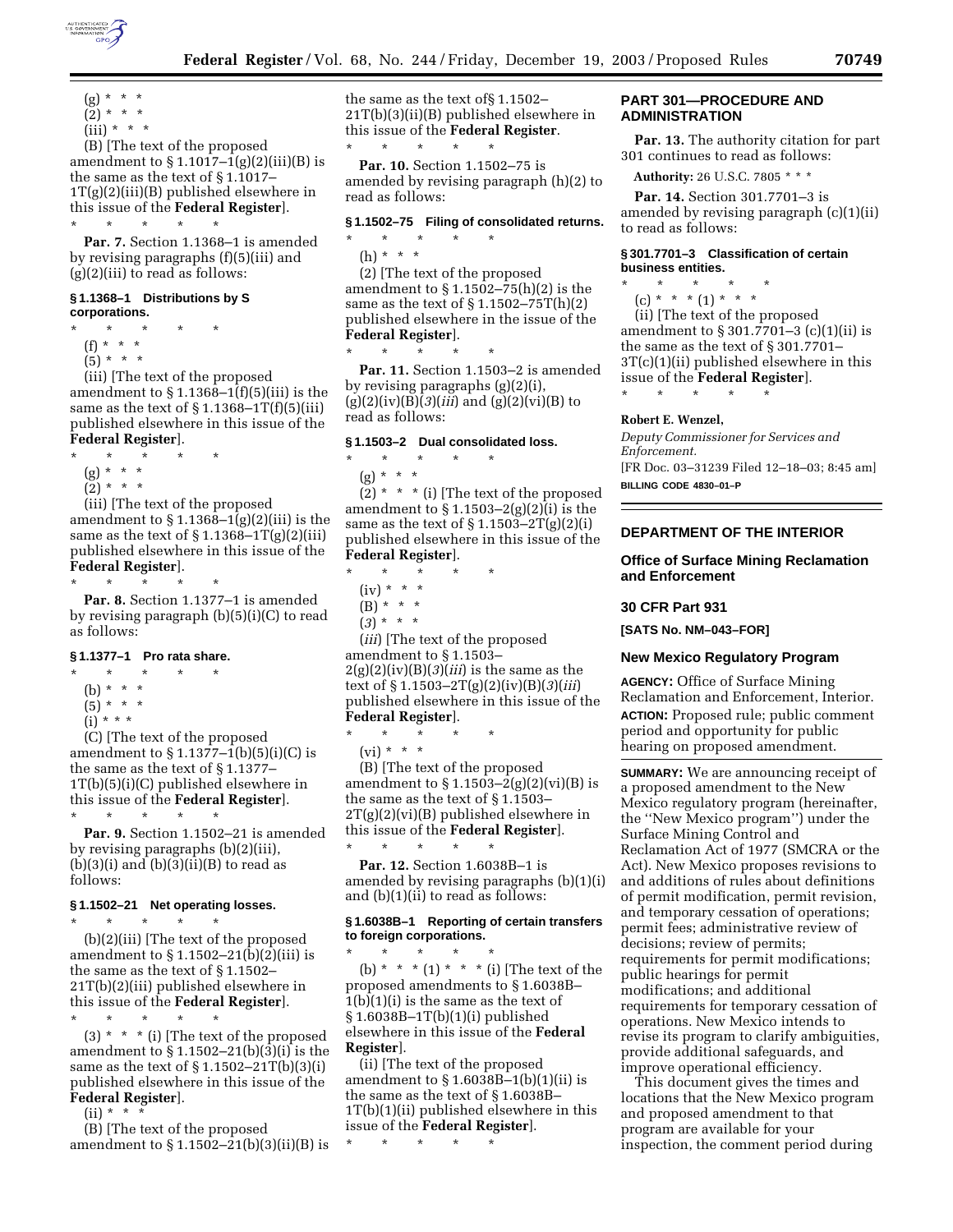which you may submit written comments on the amendment, and the procedures that we will follow for the public hearing, if one is requested. **DATES:** We will accept written comments on this amendment until 4 p.m., m.d.t. January 20, 2004. If requested, we will hold a public hearing on the amendment on January 13, 2004. We will accept requests to speak until 4 p.m., m.d.t. on January 5, 2004. **ADDRESSES:** You should mail or hand deliver written comments and requests to speak at the hearing to Willis Gainier at the address listed below.

You may review copies of the New Mexico program, this amendment, a listing of any scheduled public hearings, and all written comments received in response to this document at the addresses listed below during normal business hours, Monday through Friday, excluding holidays. You may receive one free copy of the amendment by contacting Office of Surface Mining Reclamation and Enforcement (OSM's) Albuquerque Field Office.

- Willis Gainer, Chief, Albuquerque Field Office, Office of Surface Mining Reclamation and Enforcement, 505 Marquette Ave., NW., Suite 1200, Albuquerque, NM 87102, Telephone: (505) 248–5096, Internet address: *wgainer@osmre.gov.*
- Bill Brancard, Director, Mining and Minerals Division, Energy, Minerals and Natural Resources Department, 1220 South St. Francis Drive, Santa Fe, NM 87505, Telephone: (505) 476– 3400.

### **FOR FURTHER INFORMATION CONTACT:**

Willis L. Gainer Telephone: 505–248– 5096. Internet address: *wgainer@osmre.gov.*

#### **SUPPLEMENTARY INFORMATION:**

I. Background on the New Mexico Program II. Description of the Proposed Amendment III. Public Comment Procedures IV. Procedural Determinations

### **I. Background on the New Mexico Program**

Section 503(a) of the Act permits a State to assume primacy for the regulation of surface coal mining and reclamation operations on non-Federal and non-Indian lands within its borders by demonstrating that its State program includes, among other things, ''a State law which provides for the regulation of surface coal mining and reclamation operations in accordance with the requirements of this Act . . .; and rules and regulations consistent with regulations issued by the Secretary pursuant to this Act.'' See 30 U.S.C.  $1253(a)(1)$  and  $(7)$ . On the basis of these criteria, the Secretary of the Interior

conditionally approved the New Mexico program on December 31, 1980. You can find background information on the New Mexico program, including the Secretary's findings, the disposition of comments, and the conditions of approval of the New Mexico program in the December 31, 1980, **Federal Register** (45 FR 86459). You can also find later actions concerning New Mexico's program and program amendments at 30 CFR 931.11, 931.15 and 931.30.

### **II. Description of the Proposed Amendment**

By letter dated October 27, 2003, New Mexico sent us a proposed amendment to its program (administrative record No. 869) under SMCRA (30 U.S.C. 1201 *et seq.*). New Mexico sent the amendment to include the changes made at its own initiative. The full text of the program amendment is available for you to read at the locations listed above under **ADDRESSES.**

New Mexico proposes nonsubstantive editorial revisions at 19.8.13.1301.A(4) and E(1) New Mexico Annotated Code (NMAC) concerning permit revisions and hearing and notice requirements. New Mexico also proposes the following substantive revisions at:

19.8.1.7.P NMAC by adding definitions at, respectively, 19.8.1.7.P(8) and (9) NMAC, of ''permit modification'' to mean an alteration of the terms or requirements of a permit, which alteration is not a permit revision, and ''permit revision'' to mean a significant alteration of the terms or requirements of a permit, as identified in 19.8.13.1301.A NMAC;

19.8.1.7.T NMAC by adding a definition of ''temporary cessation of operations'' at 19.8.1.7.T(2) NMAC to mean the cessation of mining or reclamation operations for more than thirty days and where a reasonable expectation of the continuation of mining can be demonstrated by the permittee;

19.8.5.506.A, B, D, E, F, and G NMAC, concerning permit and exploration fees, to, respectively, (1) increase the original permit filing fee to \$2,500 plus \$25 per acre for estimated area to be disturbed during the first year of mining, (2) commencing the second year to increase the annual permit fee to \$2,500 with an acreage fee of \$25 per acre of disturbed permit area for which the bond has not been released, provided that \$15,000 per year acreage fee is the maximum charge per year for all disturbance and cap the maximum annual fee at \$17,500 and require that the annual fee be submitted with the annual report; (3) increase the fee for transferring a permit to \$1000; (4)

increase the fee for a revision that expands the size of the permit to \$4000 plus \$25 per acre for the estimated area to be disturbed during the first year of mining in the expansion area and to require a fee for all other permit revisions of \$4000; (5) increase the fee for filing a notice of intention to explore to \$100; and (6) increase the fee for filing an application for exploration of greater than 250 tons of coal;

19.8.12.1200.A NMAC, concerning administrative review of permit and exploration decisions, to (1) provide the permittee or any person with an interest which is or may be adversely affected by the decision regarding a permit modification an opportunity to request a hearing on the reasons for the final decision and (2) require that any request for a hearing on any permit and exploration decision be made in writing and state with reasonable specificity the reasons for the request and objection to the decision;

19.8.13.1300.B NMAC to clarify that, at any time, the Director of the New Mexico program may, by order, require reasonable revisions or modification of the approved permit;

19.8.13.1301.B, C, and E(2) NMAC to (1) clarify that the existing language at 19.8.13.1301.A NMAC defines when a permit revision is required and to require that a permit modification be obtained for all other changes to a permit not classified as a permit revision; (2) to state that the operator may not implement any permit revision or permit modification before obtaining the Director's written approval; and (3) state that (a) within 10 days after the filing of a complete application for a permit modification, the Director shall issue a decision approving or denying the application in whole or in part and promptly provide a written copy of the decision to the permittee and other interested parties and (b) within 30 days after the decision notification, the permittee or any person may request a formal hearing in regard to the Director's decision, in accordance with 19.8.12.1200 NMAC; and

19.8.20.2073 NMAC, concerning temporary cessation of operations, by adding new C, D, E, and F, to state (1) at the Director's discretion, the permittee may be directed to take other reasonable actions consistent with 19.8 NMAC to ensure the protection of public safety and the environment while the operation is under temporary cessation; (2) that no temporary cessation of mining and reclamation operations shall extend beyond the current permit term, unless the Director approves an extension of the temporary cessation during the permit renewal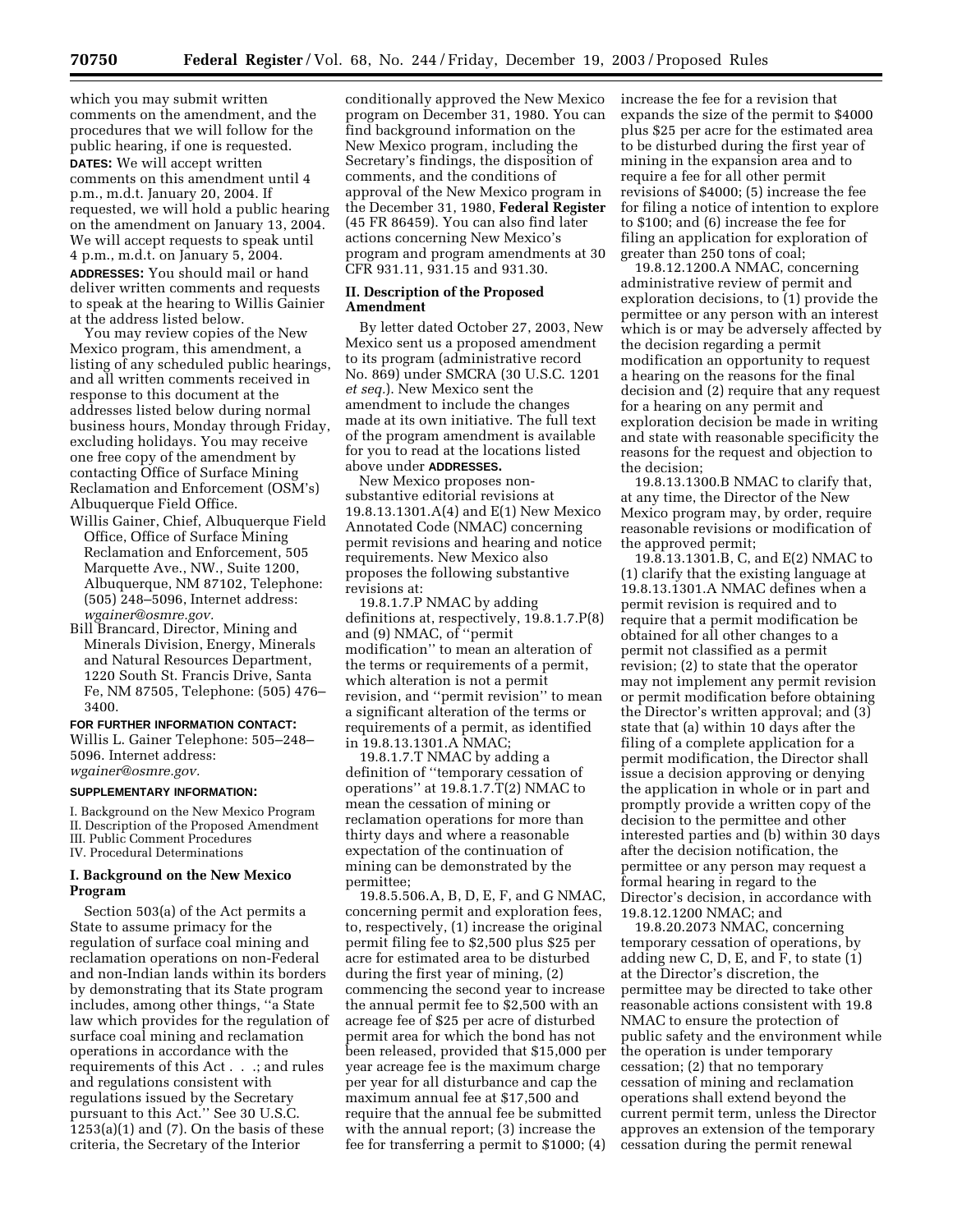process conducted in accordance with 19.8.13 NMAC; (3) that to continue under a temporary cessation beyond an existing permit term, the permittee must demonstrate that the mining operation has a reasonable expectation of continuing operations; and (4) that a temporary cessation may not be used to justify a lengthy delay to final reclamation or to preserve facilities beyond what may be considered appropriate for their use in association with an existing permit.

### **III. Public Comment Procedures**

Under the provisions of 30 CFR 732.17(h), we are seeking your comments on whether the amendment satisfies the applicable program approval criteria of 30 CFR 732.15. If we approve the amendment, it will become part of the New Mexico program.

#### **Written Comments**

Send your written or electronic comments to OSM at the address given above. Your comments should be specific, pertain only to the issues proposed in this rulemaking, and include explanations in support of your recommendations. We will not consider or respond to your comments when developing the final rule if they are received after the close of the comment period (see **DATES**). We will make every attempt to log all comments into the administrative record, but comments delivered to an address other than the Albuquerque Field Office may not be logged in.

### *Electronic Comments*

Please submit Internet comments as an ASCII file avoiding the use of special characters and any form of encryption. Please also include ''Attn: SATS No. NM–043–FOR,'' and your name and return address in your Internet message. If you do not receive a confirmation that we have received your Internet message, contact the Albuquerque Field Office at (505) 248–5091.

### *Availability of Comments*

We will make comments, including names and addresses of respondents, available for public review during normal business hours. We will not consider anonymous comments. If individual respondents request confidentiality, we will honor their request to the extent allowable by law. Individual respondents who wish to withhold their name or address from public review, except for the city or town, must state this prominently at the beginning of their comments. We will make all submissions from organizations or businesses, and from

individuals identifying themselves as representatives or officials of organizations or businesses, available for public review in their entirety.

#### *Public Hearing*

If you wish to speak at the public hearing, contact the person listed under **FOR FURTHER INFORMATION CONTACT** by 4 p.m., m.s.t., on January 5, 2004. If you are disabled and need special accommodations to attend a public hearing, contact the person listed under **FOR FURTHER INFORMATION CONTACT.** We will arrange the location and time of the hearing with those persons requesting the hearing. If no one requests an opportunity to speak, we will not hold the hearing.

To assist the transcriber and ensure an accurate record, we request, if possible, that each person who speaks at a public hearing provide us with a written copy of his or her comments. The public hearing will continue on the specified date until everyone scheduled to speak has been given an opportunity to be heard. If you are in the audience and have not been scheduled to speak and wish to do so, you will be allowed to speak after those who have been scheduled. We will end the hearing after everyone scheduled to speak and others present in the audience who wish to speak, have been heard.

### *Public Meeting*

If only one person requests an opportunity to speak, we may hold a public meeting rather than a public hearing. If you wish to meet with us to discuss the amendment, please request a meeting by contacting the person listed under **FOR FURTHER INFORMATION CONTACT.** All such meetings are open to the public and, if possible, we will post notices of meetings at the locations listed under **ADDRESSES.** We will make a written summary of each meeting a part of the administrative record.

### **IV. Procedural Determinations**

#### *Executive Order 12630—Takings*

This rule does not have takings implications. This determination is based on the analysis performed for the counterpart federal regulation.

### *Executive Order 12866—Regulatory Planning and Review*

This rule is exempted from review by the Office of Management and Budget (OMB) under Executive Order 12866.

### *Executive Order 12988—Civil Justice Reform*

The Department of the Interior has conducted the reviews required by section 3 of Executive Order 12988 and has determined that this rule meets the applicable standards of subsections (a) and (b) of that section. However, these standards are not applicable to the actual language of State regulatory programs and program amendments because each program is drafted and promulgated by a specific State, not by OSM. Under sections 503 and 505 of SMCRA (30 U.S.C. 1253 and 1255) and the Federal regulations at 30 CFR 730.11, 732.15, and 732.17(h)(10), decisions on proposed State regulatory programs and program amendments submitted by the States must be based solely on a determination of whether the submittal is consistent with SMCRA and its implementing Federal regulations and whether the other requirements of 30 CFR parts 730, 731, and 732 have been met.

### *Executive Order 13132—Federalism*

This rule does not have federalism implications. SMCRA delineates the roles of the Federal and State governments with regard to the regulation of surface coal mining and reclamation operations. One of the purposes of SMCRA is to ''establish a nationwide program to protect society and the environment from the adverse effects of surface coal mining operations." Section  $503(a)(1)$  of SMCRA requires that State laws regulating surface coal mining and reclamation operations be ''in accordance with'' the requirements of SMCRA. Section 503(a)(7) requires that state programs contain rules and regulations ''consistent with'' regulations issued by the Secretary pursuant to SMCRA.

# *Executive Order 13175—Consultation and Coordination With Indian Tribal Governments*

In accordance with Executive Order 13175, we have evaluated the potential effects of this rule on Federally recognized Indian Tribes and have determined that the rule does not have substantial direct effects on one or more Indian Tribes, on the relationship between the Federal government and Indian Tribes, or on the distribution of power and responsibilities between the Federal government and Indian Tribes. The rule does not involve or affect Indian Tribes in any way.

## *Executive Order 13211—Regulations That Significantly Affect the Supply, Distribution, or Use of Energy*

On May 18, 2001, the President issued Executive Order 13211 which requires agencies to prepare a Statement of Energy Effects for a rule that is (1)